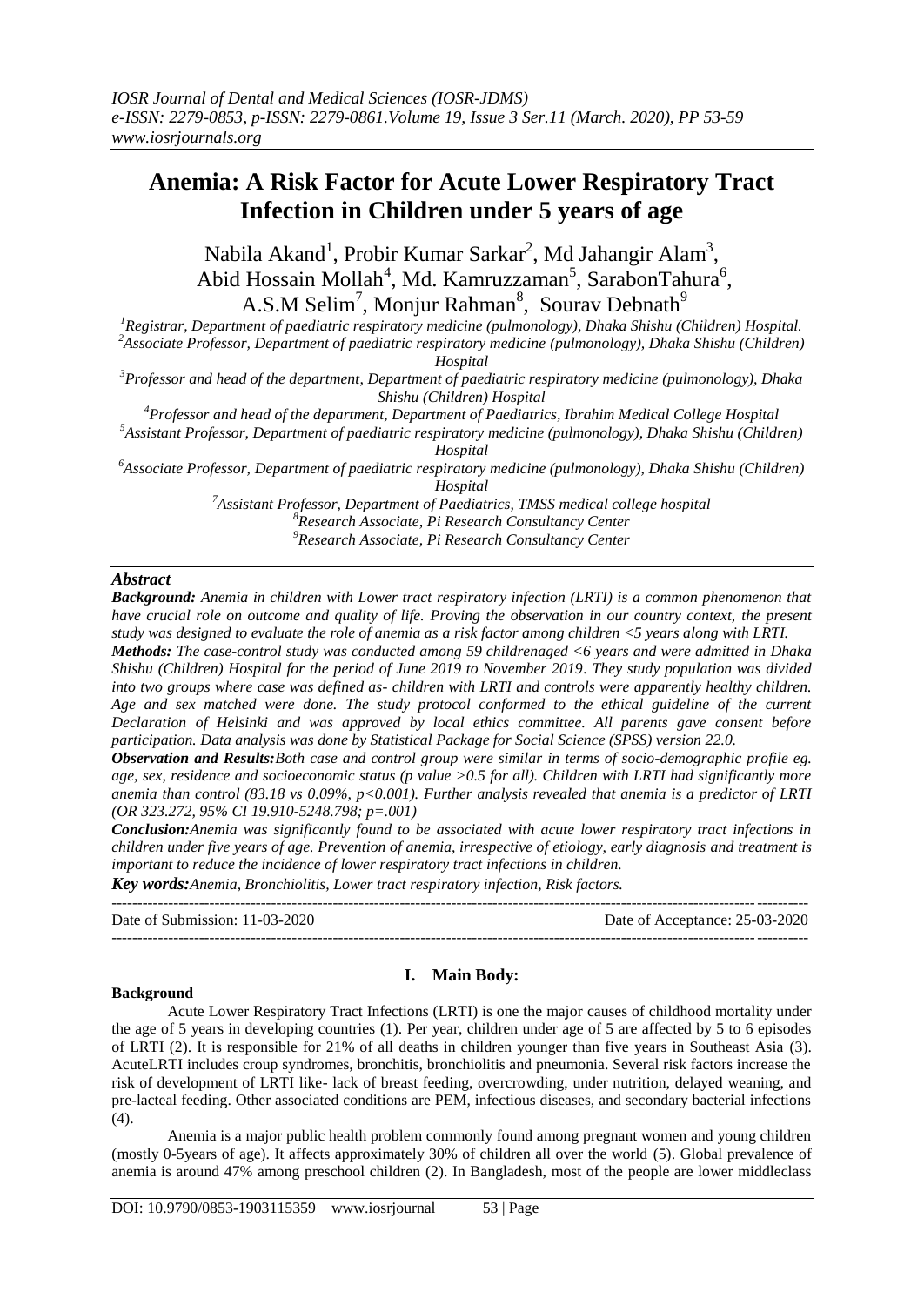and low-income group. So, anemia prevalence is high (6). Along with others risk factors, low hemoglobin is also associated with ALRTI. Anemia can result in an abnormal immune response leading to increased incidence of LRTI (7). Moreover, nutritional factors such as iron, zinc, vitamin A and others are closely related to the body"s resistance to infection and decrease of this are responsible for development of infection (8). Evidence suggest thatlow hemoglobinlevel is significantly associated with LRTI (5). Study in Egypt (8) and India (9) also agreed with the preceding evidence. Iron-deficiency anemia is commonly found with LRTI. It has been suggested that preventive effect against infections is supported by iron supplementation in children under 5 years of age (10). Anemic children are 3.59 times more susceptible to lower respiratory tract infections found by Yogesh Avhad et al (2). In other study these patients are found to be 4.6 times more susceptible to LRTI (11). Both anemia (mainly iron deficiency) and acute LRTI are more common in developing countries like Bangladesh. The cost-effective prevention of LRTI by correction of anemia may reduce incidence of morbidity and mortality of under 5 children.Adequate nutritional supplementation and food fortification may also improve the immunity and develop resistance power against infections. Therefore, the study aimed to determine if anemia is a risk factor for lower respiratory tract infections in children under age of 5.

## **II. Materials and Methods:**

# **Patients and Methods:**

This case–control study was conducted at department of paediatric respiratory medicine (pulmonology), Dhaka Shishu (Children) Hospital in the period from June 2019 to December 2019.For the convenient of the study, the study participants were divided into two groups: group I (cases) included 37infants and children under 5 years of age admitted into the study site with LRTIs, whereas group II included 22 apparentlyhealthy infants and children (<5 years) without anyrespiratory problems as a control group, from the attendance of vaccination.Children with diagnosis of LRTI within the age range 6 months-up to 5 years of age were included into the study. LRTI was defined by the presence of fever, cough, increased respiratory rate for age, chest indrawing, and rhonchi or crepitation on auscultation (12). On the other hand, children with presence of any otherknown risk factors for LRTIs, including prematurity,congenital chest wall malformations, passive smoking,intake of iron supplements, and severe systemic illnesse.g. malnutrition, congenital heart disease, andtuberculosis were excluded from the study. Moreover, the parents who did not provide consent to the participation were also excluded from the study.

**Data collection methods:** parents of the selected children (in according to the inclusion and exclusion criteria)were first approached following providing details of the study including objectives, and study procedure. Then written informed consent was ensured for each child. The data collection was done by NA along with a pre-formed questionnaire. The interview duration was in an around 30 minutes. In case of any interruption, the interview session was stopped and subsequently contacted with the parents. All of the study population were independent of giving necessary information during study and there were no financial benefits other than usual management. Ethical measures were followed in accordance to the Helsinki declaration and ethical clearance was taken from the Ethical Review Committee (ERC) of the study place. Privacy and confidentiality of all patients were maintained strictly throughout the procedure.

**Validation and preparation of the study instrument:** A preformed questionnaire was used to assess the patients and relevant data were also collected by clinical history taking, clinical examination and relevant investigations. The questionnaire was made from the insight of the previous study of this topic. The questionnaire was pre-tested in the arena of the Dhaka Shishu (Children) hospital (total sample size was 10) and from the experience of the pre-testing, sufficient modification was done and final questionnaire was prepared.

**Ethic statement:** The study team was aware of the ethical measures whole over the study period and formal ethical approval was taken from the Dhaka Shishu Hospital before commencement of the study.

#### **Statistical analyses:**

After collection of all the required data, these were checked, verified for consistency and then tabulated into the computer using the Package for Social Sciences (SPSS Inc., Chicago, IL,version 20.0 for Windows). Normality of data was first checked by measures of Kolmogorov–Smirnov tests of normality. For normally distributed data, means was compared using Student's t-test for two groups. Qualitative or categorical variables was described as frequencies and proportion and proportion was compared using Chi square test. Moreover, regression analysis was done to find out the factors responsible for anemia. All statistical tests was two-sided and performed at a significance level of  $p = < 0.05$ .

#### **III. Results:**

Age group of study population varied from 1 month to 6 years old. Of all, mean age was  $14.51\pm11.89$ (SD) months. In both group- cases and controls, majority children were in age group 7-10 months (32.4%, n=12 in cases and  $31.8\%$ , n=7 in controls). Among cases, male population was  $54.1\%$  (n=20) and female population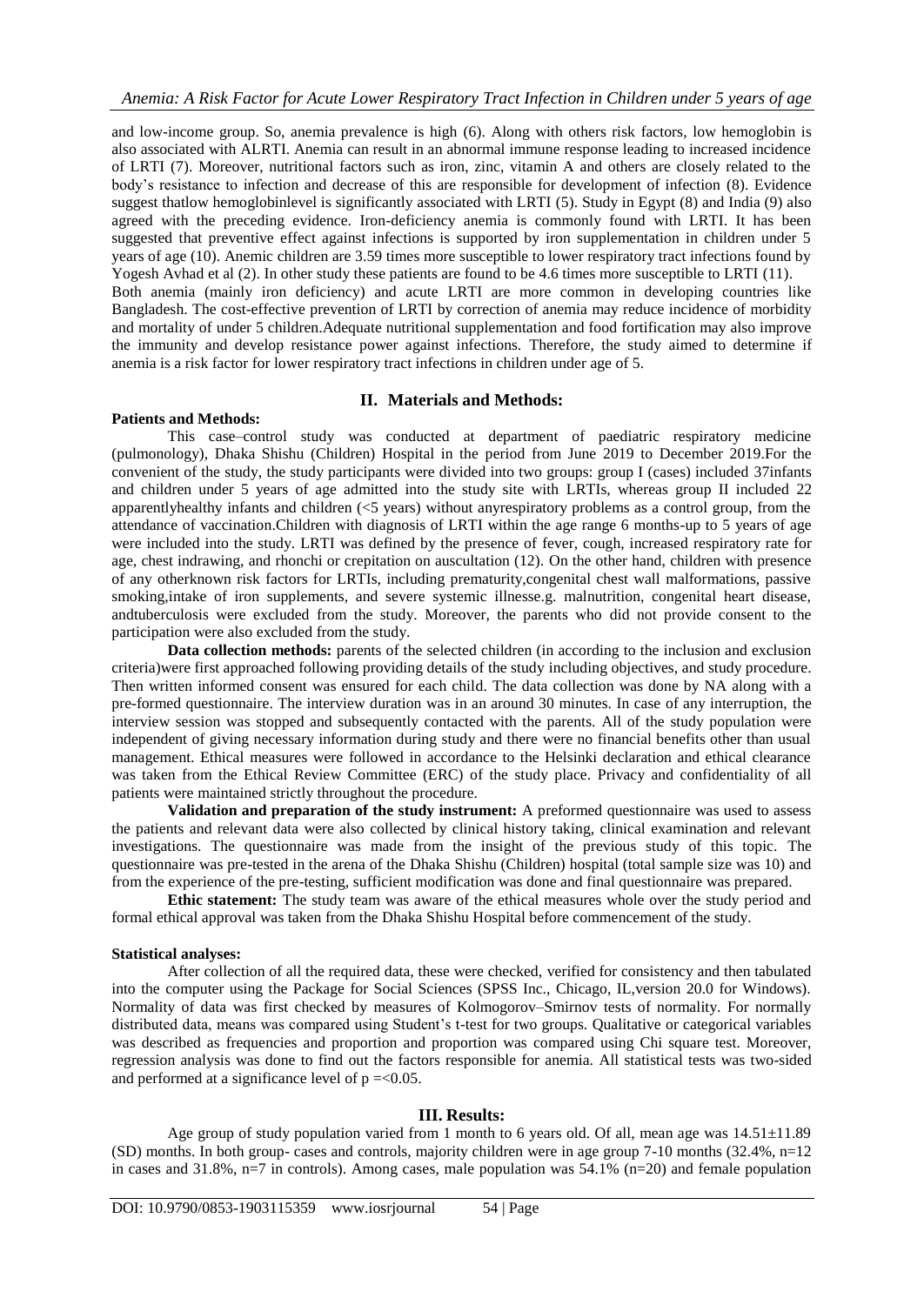was 45.9% (n=17). Among controls, female population was 63.6% (n=14) and male population was 35.4%  $(n=8)$ . About 51.4%  $(n=19)$  patients in case group and 45.5%  $(n=10)$  in control group were from rural area. Regarding socio economic class, 40.54% (n=15) among cases and 13.63% (n=3) among controls belonged to lower socio economic class while  $45.95\%$  (n=17) among cases and  $63.63\%$  (n=14) among controls belonged to middle socio economic class. About 13.48% (n=4) from cases and 22.74% (n=6) from controls belonged to upper socio economic class. No statistical difference was noted between cases and controls regarding age, sex, residence and socio economic class (p>.05).

Regarding obstetric variables,  $67.56\%$  (n=25) mothers were primigravida among cases and  $63.63\%$  $(n=14)$  were primigravida among controls. In both groups majority children were term babies (83.79%, n=31 in cases and 81.81%, n=18 in controls). About  $43.25\%$  (n=16) children born in health care facilities among cases while 54.55% (n=12) children born in health care facilities among controls. Rest of both group born in home. Rate of vaginal delivery was  $64.86\%$  (n=24) and rate of LSCS was  $35.14$  (n=13) among cases. Rate of vaginal delivery was 77.27% (n=17) and rate of LSCS was 22.73 (n=5) among controls. No statistical difference was noted between two groups regarding parity of mother, gestational age, place of delivery and mode of delivery  $(p>0.05)$ .

Presenting clinical features were fever 89.19% (33), cough, 94.59% (n=35), breathlessness 35 (94.59%), indrawing of intercostal space 22 (59.45%), running nose 29.72% (11), history of repeated attack of RTI 43.24% (16), vomiting/diarrhea 18.91% (7), failure to thrive 29.72 (11) and poor feeding 78.37% (29).

Mean haemoglobin level among cases was  $8.21 \pm 2.19$  gm/dl and among controls was  $12.06 \pm .82$  gm/dl. haemoglobin level was found significantly low among cases in compare to controls revealed by student t test (p<.001). Mean serum ferritin level was  $11.89 \pm 1.77$ ng/ml among cases and  $13.04 \pm .78$ ng/ml. About 24.32% (n=9) children among cases had low serum ferritin level than normal value while among control only 9.09%  $(n=2)$  had low level of serum ferritin. The difference was not significant  $(p>0.05)$ . Among cases, 89.18%  $(n=33)$ children had anemia and among controls 9.09% (n=2) children had anemia. Peripheral blood smear showed that, among all anemic children 88.57%'s (n=31) Red Blood Cell was of microcytic hypochromic type and 11.43%'s Red Blood Cell was of normocytic normochromic (n=4).

Bivariate logistic regression analysis of risk factors revealed that presence of anemia and low socio economic condition are significant risk factors for lower respiratory tract infection with LRTI [313.599 OR , 95% CI (26.626-3261.255); p=<.001] and [4.250 OR, 95% CI (1.050-17.202); p=.043] respectively. Multivariate logistic regression analysis of risk factors revealed that presence of anemia is a significant risk factors for lower respiratory tract infection with LRTI [323.272 OR, 95% CI (19.910-5248.728); p=<.001].

#### **IV. Discussion**

LRTI is a group of infections with different etiology, risk factors, pathogenesis, clinical presentations and outcomes. The etiology, epidemiology and clinical features vary with age, gender, risk factors, season, place and environment. Typically, LRTI are affected by certain factors which are modifiable by simple interventional measures like lack of breast feeding, overcrowding, under nutrition, delayed weaning and prelacteal feeding but some associated conditions like PEM, infectious diseases, secondary bacterial infections make children vulnerable for mortality and morbidity (13). The etiological microorganisms of LRTI are viral, bacterial in origin or both combined together (14). Anemia is a clinical condition which occurs due to decrease in the level of hemoglobin below the level insufficient to meet the body"s physiologic need. Anemia is a major health hazard in all age groups, but the prevalence is higher in children and pregnant women. Children up to 5 years are in age group where infections, most commonly pneumonia and gastroenteritis are more frequent (15). Identifying risk factors and implementing preventive measures has always been a mainstay for long term disease management, control and prevention.

In this study, mean haemoglobin level among cases was  $8.21 \pm 2.19$  gm/dl and among controls was 12.06±.82 gm/dl where haemoglobin level was found significantly low among cases (p<.001). Among LRTI patients, 89.18% (n=33) children had anemia and only 9.09% (n=2) children had anemia among healthy children with statistical difference. Bivariate logistic regression analysis of risk factors revealed that presence of anemia and low socio economic condition are significant risk factors for lower respiratory tract infection with LRTI [313.599 OR, 95% CI (26.626-3261.255); p=<.001] and [4.250 OR, 95% CI (1.050-17.202); p=.043] respectively. Multivariate logistic regression analysis of risk factors revealed that presence of anemia is a significant risk factors for lower respiratory tract infection with LRTI [323.272 OR, 95% CI (19.910-5248.728); p=<.001].

Anemia was also found as risk factor for LRTI by Rashad et al. (16) and Abdel Maksoud et al. (17).Maurad et al. stated that there was statistical significant difference of between both anemic group and hospitalized cases when compared with non-anemic group and healthy controls regarding history of recurrent chest infections, as it was higherin children with anemia (37.5% vs 14.5%) than non-anemic children and they concluded that when anemia was present, children were two times more susceptible to have LRTI (5). Roma et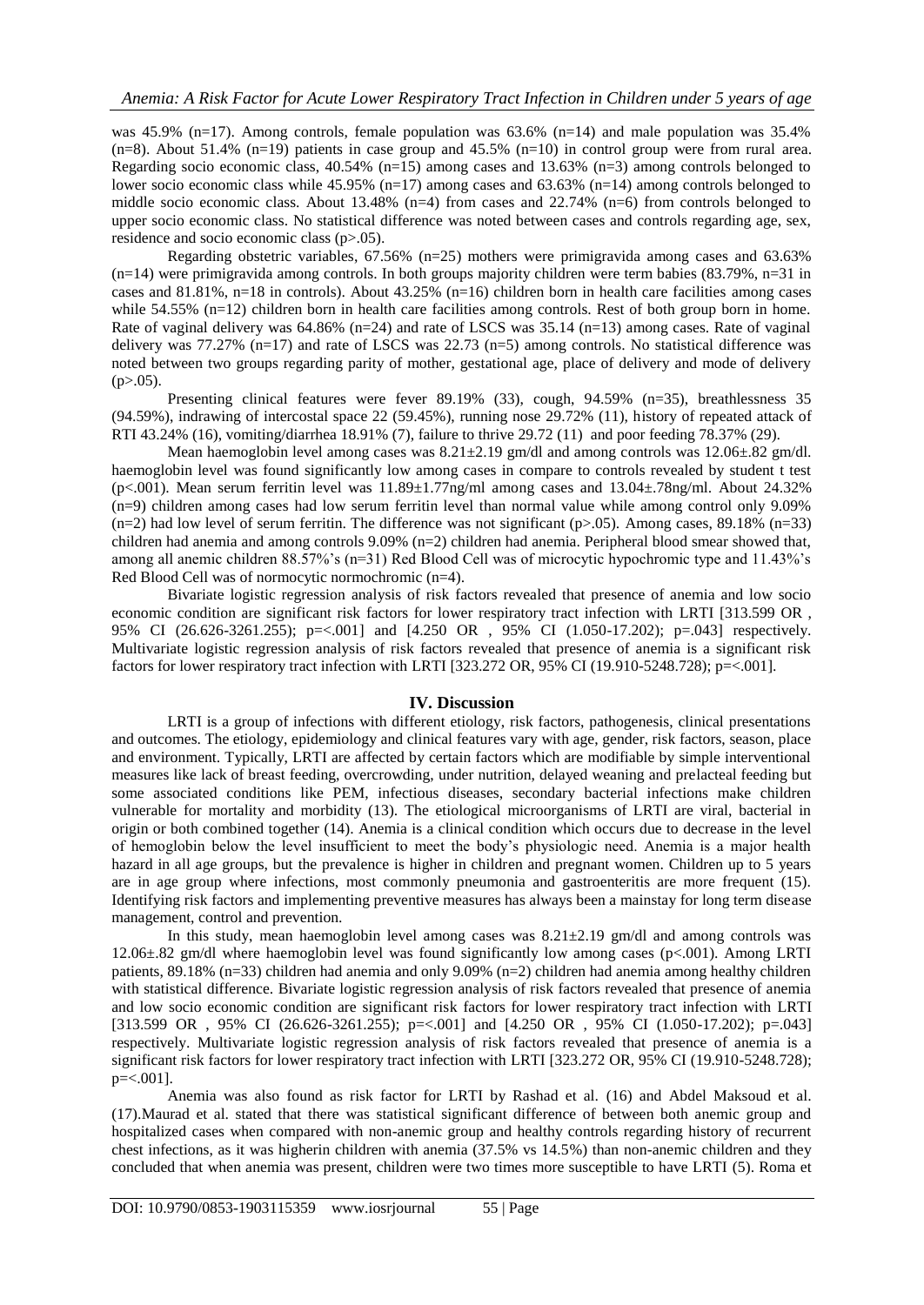al. did a study on 100 cases with ALRTI and 100 controls and found that 72% of cases and 34% of controls were anemic, with an OR of 4.99 and 95% CI: 2.73–9.1 and concluded that children with anemia when compared with control group were found to be 4.99 times more susceptible to ALRTI (18).

In this study, about 40.54% (n=15) among cases and 13.63% (n=3) among controls belonged to lower socio economic class while  $45.95\%$  (n=17) among cases and  $63.63\%$  (n=14) among controls belonged to middle socio-economic class. Savitha et al. found that low socioeconomic status was significantly associated with ALRI. Similar results were found by Cunha AL et al even after adjusting for other risk factors like nutritional status(19). Low Socio Economic Status leads to less access to social, human and material resources and this facts lead to less awareness regarding health care facilities and importance of seeking early consultation for illness of their children. Another associated co condition is overcrowding which contributes to the transmission of infections through respiratory droplets hence more prevalence of LRTI.

Mean age of study population was  $14.51\pm11.89$  (SD) months with a majority in age group 7-10 months (32.4%, n=12 in cases and 31.8%, n=7 in controls). Acute lower respiratory tract is one of the leading cause of mortality in the children under 5 years of age worldwide, accounting to 16% of deaths under 5 years of age (15). The prevalence is even prominent in the developing countries. Shakya et al. found the most common affected age group was 3 months to 23 months. Malla T et al. (20) and Ashraf M et al. (21) also found the commonest age group was 3 months to 23 months. Male population was predominant among case (54.1% n=20) and while vice versa was noted among controls with 45.9% (n=17) female population. No significant association with gender was found as among various studied populations (20-23). The higher number of male children might be attributed to gender biasness for early admissions hospitals seen in our society. No statistical difference was noted between cases and controls regarding age, sex, residence and socio economic class (p>.05).

In a human body hemoglobin performs significant physiological role such as regulating oxygen and carbon dioxide transport and carrying and inactivating nitric oxide (24). So, quantitative and/or qualitative reductionin hemoglobin adversely affect the normal physiological functions. Alveolar macrophages obtain iron primarily from the metabolism of RBC and from plasma pool (25). So, function of alveolar macrophages might be hampered during anemia and creates a vulnerable environment for LRTI.

### **V. Conclusion:**

In conclusion, this study clearly highlighted that presence of anemia is a significant risk factor of LRTI in children <5 years of age. Prevention and early diagnosis of anemia seems to be important to reduce the incidence of lower respiratory tract infection. Further research needs to be considered to consolidate this significance and other risk factors.

**Limitations:** The present study was a hospital-based study and hospitalized cases may not represent full entity of LRTI cases in the community as this needs an extensive population-based research including health care facilities at community level, primary, secondary and higher health care institutes. Another limitation of this study was small sample size.

### **Declarations:**

#### **Ethical consideration**

This study was approved by the ethical committee of the DSH. Moreover, the researchers were duly concerned about the ethical issues and the ethical issues were maintained in according to the current Declaration of Helsinki.

**Consent of Publication:** Not applicable.

**Availability of data and material:** Data and materials supporting study findings in the manuscript will not be shared. It was not in accordance with participants' written informed consent. However, it can be shared with the reviewer team on request.

**Competing Interests:** The authors declare that there is no conflict of interests regarding the publication of this paper.

**Funding:** No external funds were received for this research.

## **Acknowledgments:**

Author thanks the "Pi Research Consultancy Centre"**(www.pircc.org)** for data analysis and their valuable guide and assistance. The authors are also grateful to the entire medical and nursing staff at the DSHfor their cooperation and support especially during data collection.

**Supplementary Materials:** Available on request.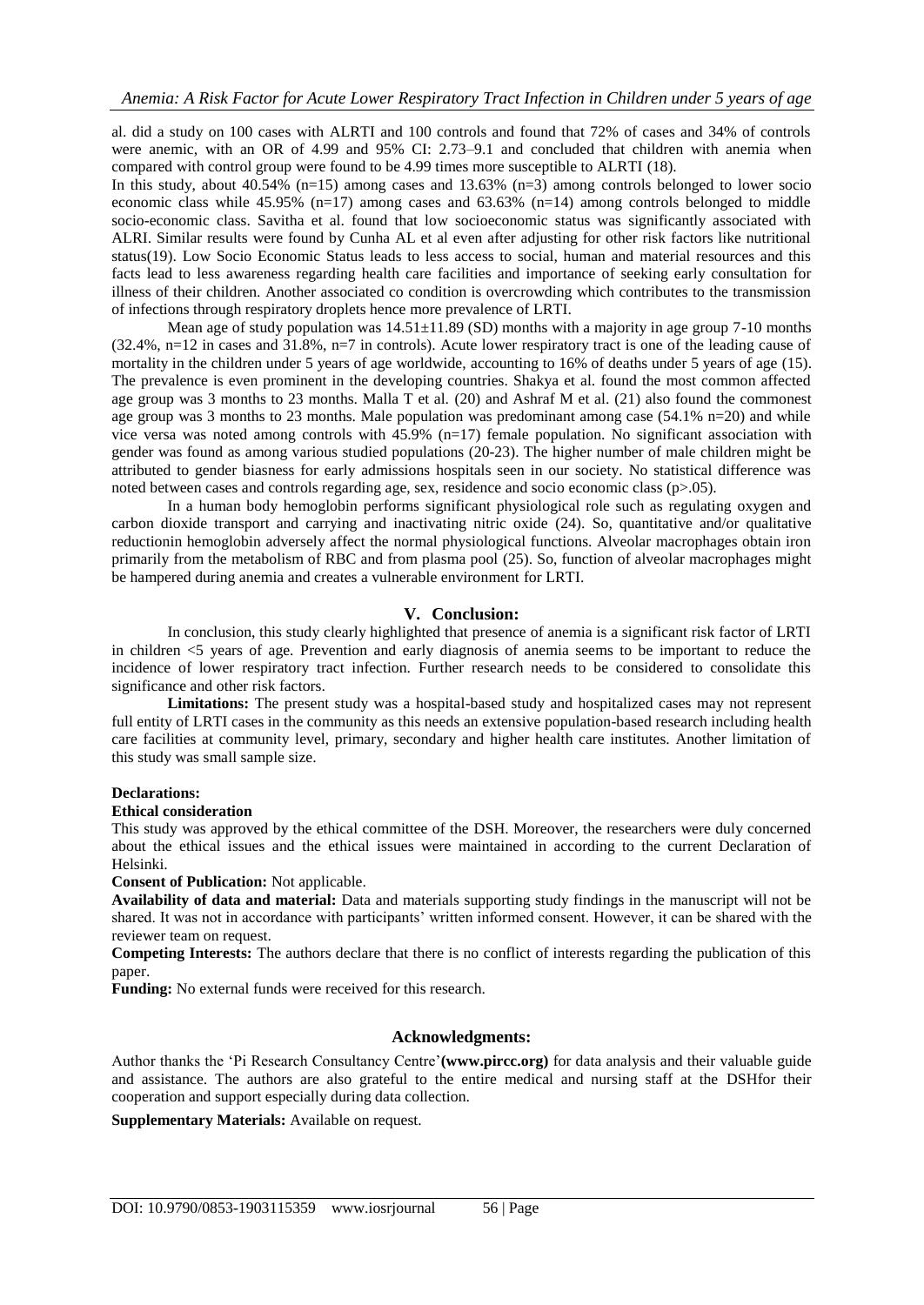#### **References**

- [1]. Graham SM, English M, Hazir T, Enarson P, Duke T. Challenges to improving case management of childhood pneumonia at health facilities in resource-limited settings. Bull World Health Organ. 2008;86(5):349–55.
- [2]. Yogesh A, Wade P, Ghildiyal RG. Anemia as a Risk Factor for Lower Respiratory Tract Infections ( LRTI ) in Children. Int J Contemp Med Res. 2016;3(12):3512–4.
- [3]. Gurley ES, Homaira N, Salje H, Ram PK, Haque R, Petri W, et al. Indoor exposure to particulate matter and the incidence of acute lower respiratory infections among children: A birth cohort study in urban Bangladesh. Indoor Air. 2013 Oct;23(5):379–86.
- [4]. Munagala VK, Uma Mahesh RM, Kandati J, Ponugoti M. Clinical study of lower respiratory tract infections in children attending a tertiary care hospital. Int J Contemp Pediatr. 2017;4(5):1733-8.
- [5]. Mourad S, Rajab M, Alameddine A, Fares M, Ziade F, Merhi B. Hemoglobin level as a risk factor for lower respiratory tract infections in Lebanese children. N Am J Med Sci. 2010;2(10):461–6.
- [6]. Khan JR, Awan N, Misu F. Determinants of anemia among 6-59 months aged children in Bangladesh: Evidence from nationally representative data. BMC Pediatr. 2016;16(3):1–12.
- [7]. Stepan D, Dop D, Moroşanu A, Vintilescu B, Niculescu C. Implications of the Iron Deficiency in Lower Tract Respiratory Acute Infections in Toddlers. Curr Heal Sci J. 2018;44(4):362–7.
- [8]. Behairy O, Mohammad O, Elshaer O. Iron-deficiency anemia as a risk factor for acute lower respiratory tract infections in children younger than 5 years. Egypt J Bronchol. 2018;12(3):352–7.
- [9]. Ramakrishnan K, Harish PS. Hemoglobin level as a risk factor for lower respiratory tract infections. Indian J Pediatr. 2006;73(10):881–3.
- [10]. Ahmad S, Banu F, Kanodia P, Bora R, Ranhotra AS. Assessment of Iron Deficiency Anemia as a Risk Factor for Acute Lower Respiratory Tract Infections in Nepalese Children- A Cross-Sectional Study. Ann Int Med Dent Res. 2016;2(6):71–80.
- [11]. Hussain SQ, Ashraf M, Wani JG, Ahmed J. Low hemoglobin level a risk factor for acute lower respiratory tract infections (ALRTI) in children. J Clin Diagnostic Res. 2014;8(4):1–3.
- [12]. Christi MJ, Tebruegge M, LaVincente S, Graham SM, Duke T. Pneumonia in severely malnourished children in developing countries-mortality risk, etiology and validity of WHO clinical sings: a systemic review. Trop Med Int Health 2009; 14:1173–1189.
- [13]. Alter SJ, Vidwan NK, Sobande PO, Omoloja A BJ. Common childhood bacterial infections. Curr Probl Pediatr Adolesc Heal Care. 2011;41(10):256–82.
- [14]. Erling V, Jalil F, Hanson LA ZS. The impact of climate on the prevalence of respiratory tract infection in early childhood in Lahore, Pakistan. J Pub Heal. 1999;21:331–9.
- [15]. WHO fact sheet on pneumonia.[cited on 15th February 2018].
- [16]. RashadMM, FayedSM E-H. Iron deficiency anemia as a risk factor for pneumonia in children. Benha Med J. 2015;32:96–100.
- [17]. Abdel-Maksoud HM, Hasan AK MAHM. Evaluation of iron deficiency anemia as a predisposing factor in the occurrence of pneumonia in children. Trends Med Res. 2016;11:69–75.
- [18]. Roma KM, Gupta V, Ahmad S, Ranhotra S, Issrani R PN. Assessment of anemia as a risk factor for acute lower respiratory tract infections in children: a case-control study. Int J Clin Pediatr. 2015;4:149–52.
- [19]. Cunha AL, Margolis PA WS. Community economic development and acute lower respiratory infection in children. Indian J Paediatr. 2007;74:477–82.
- [20]. Malla T, Pathak OK MK. Is low hemoglobin level a risk factor for acute lower respiratory tract infections? J Nepal Pediatr Soci. 2010;30:1–7.
- [21]. Ashraf M, Wani J G AJ. Low Hemoglobin level a risk factor for acute lower respiratory tract infections in children. JCDR. 2014;8(4):PC01–3.
- [22]. Yogesh A, Wade P, Ghildiyal RG. Anemia as a Risk Factor for Lower Respiratory Tract Infections ( LRTI ) in Children. Int J Contemp Med Res. 2016;3(12):3512–4.
- [23]. Kma d R, Gupta V, Ahmada S, Singh R, Issranib R PN. Assessment of Anemia as a Risk Factor for Acute Lower Respiratory Tract Infections in Children: A Case-Control Study. Int J Clin Pediatr. 2015;4:149–53.
- [24]. WF G. Gas transport between the lungs and the tissues. Review of Medical Physiology. 22nd ed. New York: Mc Graw-Hill; 2006. p.66–9.
- [25]. Mateos F, Brock JH P-AJ. Iron metabolism in the lower respiratory tract. Thorax. 1998;53:594–600.

#### **Tables and Figures:**

| Table 1: Distribution of respondents by socio-demographic features $(n=59)$ |                             |                      |                             |                              |
|-----------------------------------------------------------------------------|-----------------------------|----------------------|-----------------------------|------------------------------|
| p value*                                                                    | <b>Total</b>                | Control <sup>§</sup> | $\text{Case}^{\S}$          | <b>Age Group</b>             |
|                                                                             | $(n=59)$                    | $(n=22)$             | $(n=37)$                    |                              |
|                                                                             | $n\left(\frac{0}{0}\right)$ | $n$ (%)              | $n\left(\frac{0}{0}\right)$ |                              |
|                                                                             | 2(3.4)                      | 1(4.5)               | 1(2.7)                      | $<$ 3 months                 |
|                                                                             | 8 (13.6)                    | 3(13.6)              | 5(13.5)                     | 3-6 months                   |
| $.905^{ns}$                                                                 | 19(32.2)                    | 7(31.8)              | 12(32.4)                    | 7-10 months                  |
|                                                                             | 13(22)                      | 4(18.2)              | 9(24.3)                     | 11-14 months                 |
|                                                                             | 5(8.3)                      | 2(9.1)               | 3(8.1)                      | 15-18 months                 |
|                                                                             | 12(20.3)                    | 5(22.7)              | 7(18.9)                     | $>18$ months                 |
| .56 <sup>nsβ</sup>                                                          | $14.51 \pm 11.89$           | $14{\pm}10.51$       | $14.81 \pm 12.76$           | Mean (months) $\pm$ SD       |
|                                                                             |                             |                      |                             | <b>Sex</b>                   |
| $.188^{ns}$                                                                 | 28 (47.5)                   | 8(36.4)              | 20 (54.1)                   | Male                         |
|                                                                             | 31 (55.5)                   | 14(63.6)             | 17 (45.9)                   | Female                       |
|                                                                             |                             |                      |                             | <b>Residence</b>             |
| $.433^{ns}$                                                                 | 29 (49.2)                   | 10(45.5)             | 19 (51.4)                   | Rural                        |
|                                                                             | 30(50.8)                    | 12(54.5)             | 18 (48.6)                   | <b>Urban</b>                 |
|                                                                             |                             |                      |                             | <b>Socio Economic Status</b> |
|                                                                             |                             |                      |                             | Poor                         |
| .130 <sup>ns</sup>                                                          | 18 (30.50)                  | 3(13.63)             | 15 (40.54)                  | <b>Lower Class</b>           |
|                                                                             | 31 (52.55)                  | 14(63.63)            | 17(45.95)                   | <b>Middle Class</b>          |
|                                                                             | 10(16.95)                   | 6(22.74)             | 4 (13.48)                   | <b>Upper Class</b>           |
|                                                                             |                             |                      |                             |                              |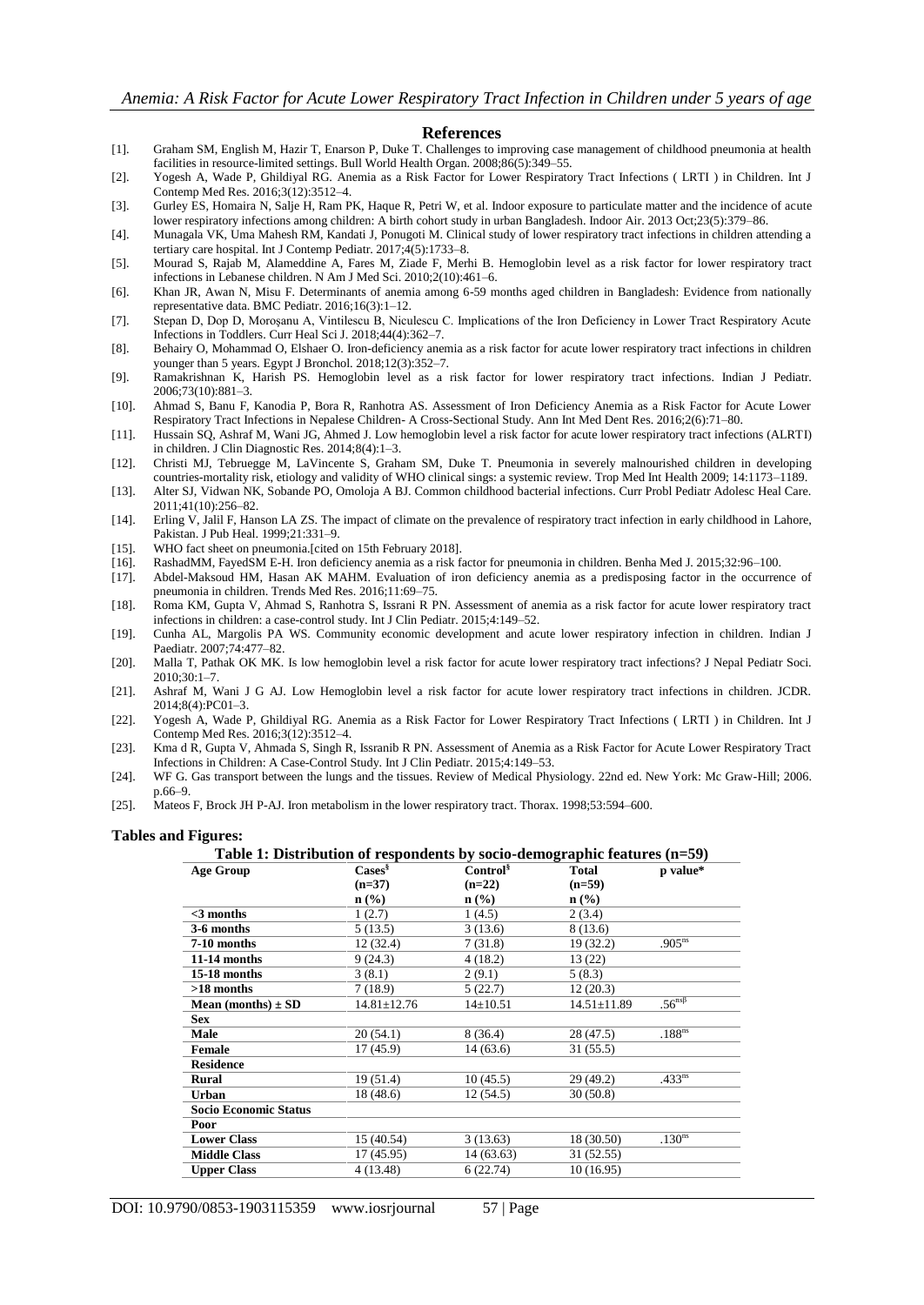\* Data were expressed as frequency and percentage and p value was determined by chi-square test β Data were expressed as frequency and percentage and mean±SD and p value determined by student t test §Cases: Children with acute lower respiratory tract infection

§Controls: Children without acute lower respiratory tract infection

| Table 2: Distribution of respondents by obstetric variable (n=59) |                          |                             |                          |                    |  |
|-------------------------------------------------------------------|--------------------------|-----------------------------|--------------------------|--------------------|--|
|                                                                   | <b>Cases</b><br>$(n=37)$ | <b>Controls</b><br>$(n=22)$ | <b>Total</b><br>$(n=59)$ | p value*           |  |
|                                                                   | $\mathbf{n}(\%)$         | $n\left(\frac{0}{0}\right)$ | $n$ (%)                  |                    |  |
| Parity                                                            |                          |                             |                          |                    |  |
| Primi                                                             | 25 (67.56)               | 14(63.63)                   | 39(66.10)                | .529 <sup>ns</sup> |  |
| Multi                                                             | 12 (32.44)               | 8 (36.37)                   | 20 (33.89)               |                    |  |
| <b>Gestational age</b>                                            |                          |                             |                          |                    |  |
| Preterm (<37 weeks)                                               | 4(10.81)                 | 2(9.09)                     | 6(10.16)                 | .509 <sup>ns</sup> |  |
| Term (38-42 weeks)                                                | 31 (83.79)               | 18 (81.81)                  | 49 (83.05)               |                    |  |
| Post term (>42 weeks)                                             | 2(5.4)                   | 2(9.1)                      | 4(6.79)                  |                    |  |
| <b>Place of delivery</b>                                          |                          |                             |                          |                    |  |
| <b>Health care facility</b>                                       | 16(43.25)                | 12(54.55)                   | 28 (47.45)               | $.195^{ns}$        |  |
| Home                                                              | 21 (56.75)               | 10(45.45)                   | 31 (52.55)               |                    |  |
| Mode of delivery                                                  |                          |                             |                          |                    |  |
| <b>Vaginal Delivery</b>                                           | 24 (64.86)               | 17(77.27)                   | 37(62.71)                | .915 <sup>ns</sup> |  |
| <b>Caesarian section</b>                                          | 13 (35.14)               | 5(22.73)                    | 18 (30.29)               |                    |  |

\* Data were expressed as frequency and percentage and p value was determined by chi-square test

β Data were expressed as mean±SD and p value determined by student t test

§Cases: Children with acute lower respiratory tract infection

§Controls: Children without acute lower respiratory tract infection

# **Table 3: Distribution of respondents by clinical presentation (n=37)**

| C/F                        | $n\left(\frac{9}{6}\right)$ |
|----------------------------|-----------------------------|
| Fever                      | 33 (89.19)                  |
| Cough                      | 35 (94.59)                  |
| <b>Breathlessness</b>      | 35 (94.59)                  |
| <b>Chest indrawing</b>     | 22(59.45)                   |
| <b>Running nose</b>        | 11 (29.72)                  |
| H/O repeated attack of RTI | 16 (43.24)                  |
| <b>Vomiting/Diarrhoea</b>  | 7(18.91)                    |
| <b>Failure to thrive</b>   | 11 (29.72)                  |
| Poor feeding               | 29 (78.37)                  |

#### **Table 4: Arthrometric measurement of study population (n=59)**

|                            |                 | .              |                                                 |
|----------------------------|-----------------|----------------|-------------------------------------------------|
|                            | Cases           | Controls       | $\mathbf p$ value <sup><math>\beta</math></sup> |
|                            | $(n=37)$        | $(n=22)$       |                                                 |
| $Height (mean \pm SD)$ cm  | $67.73 + 16.48$ | 98.36±135.01   | $194^{ns}$                                      |
| Weight (mean $\pm$ SD) kg  | $8.46 + 2.24$   | $10.25 + 3.24$ | $.785$ <sup>ns</sup>                            |
| $MUAC$ (mean $\pm SD$ ) cm | 114.67+3.38     | 111+1.46       | $471^{\text{ns}}$                               |
|                            |                 |                |                                                 |

β Data were expressed as mean±SD and p value determined by student t test

|                                                    | <b>Cases</b>                | <b>Controls</b> | p value*              |
|----------------------------------------------------|-----------------------------|-----------------|-----------------------|
|                                                    | $(n=37)$                    | $(n=22)$        |                       |
|                                                    | $n\left(\frac{0}{0}\right)$ | $n$ (%)         |                       |
| Haemoglobin (mean) $\pm$ SD gm/dl                  | $8.21 \pm 2.19$             | $12.06 \pm .82$ | $< 0.01$ <sup>s</sup> |
| $Hb \leq 10$ gm/dl)                                | 33 (89.18)                  | 2(9.09)         | $< 0.01$ <sup>s</sup> |
| Hb $(\geq 10$ gm/dl)                               | 4(10.82)                    | 20(90.91)       |                       |
| Serum Ferritin (mean) $\pm$ SD ng/ml               | $11.89 \pm 1.77$            | $13.04 \pm .78$ | .237n <sup>s</sup>    |
| Serum Ferritin $\left( < 12 \text{ ng/ml} \right)$ | 9(24.32)                    | 2(9.09)         | $.146$ <sup>ns</sup>  |
| Serum Ferritin $(>12 \text{ ng/ml})$               | 28 (75.68)                  | 20(90.91)       |                       |

\* Data were expressed as frequency and percentage and p value was determined by chi-square test

β Data were expressed as mean±SD and p value determined by student t test

§Cases: Children with acute lower respiratory tract infection

§Controls: Children without acute lower respiratory tract infection